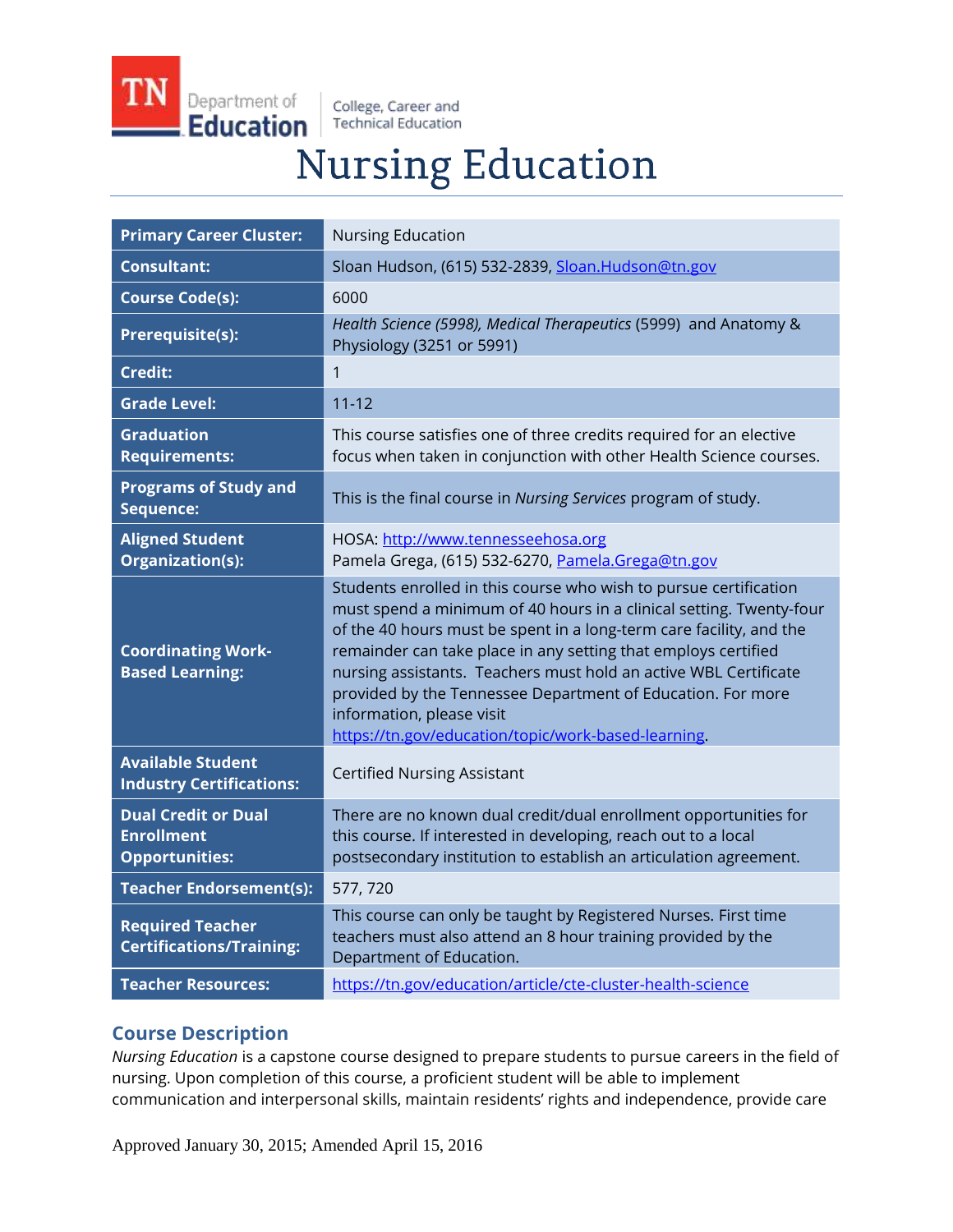safely, prevent emergency situations, prevent infection through infection control, and perform the skills required of a nursing assistant. At the conclusion of this course, if students have logged 40 hours of classroom instruction and 20 hours of classroom clinical instruction, and if they have completed 40 hours of site-based clinical with at least 24 of those hours spent in a long-term care facility, then they are eligible to take the certification examination as a Certified Nursing Assistant (CNA).

Prior to beginning work at a clinical site, students must be certified in Basic Life Support (BLS) Cardiopulmonary Resuscitation (CPR), and deemed competent in basic first aid, body mechanics, Standard Precaution guidelines, and confidentiality.

*Note:* In order for students to qualify for the nursing assistant certification examination, the training program must be approved at least 30 days before the first day of class by the Tennessee Department of Health Nurse Aide Training program staff.

## **Work-Based Learning Framework**

Clinical experiences must comply with the Work-Based Learning Framework guidelines established in SBE High School Policy 2.103. The TDOE provides a *Personalized Learning Plan* template to ensure compliance with the Work-Based Learning Framework, state and federal Child Labor Law, and Tennessee Department of Education policies, which must be used for students participating in WBL opportunities. Additionally, this course must be taught by a teacher with an active WBL Certificate issued by the Tennessee Department of Education and follow policies outlined in the Work-Based Learning Policy Guide available online at https://tn.gov/education/topic/work-based-learning.

## **Program of Study Application**

This is the capstone course in the *Therapeutic Nursing Services* program of study. For more information on the benefits and requirements of implementing this program in full, please visit the Health Science website at [https://tn.gov/education/article/cte-cluster-health-science.](https://tn.gov/education/article/cte-cluster-health-science)

## **Course Requirements**

This capstone course aligns with the requirements of the Work-Based Learning Framework (established in Tennessee State Board High School Policy), with the Tennessee Department of Education's Work-Based Learning Policy Guide, and with state and federal Child Labor Law.

## **Course Standards**

#### **Professionalism, Residents' Rights, and Independence**

1) Differentiate between the services and careers in a long-term care (LTC) setting. Document allowable length of stay, payment options, and regulation of LTC facilities in written, oral, and digital artifacts. Research and document educational requirements as well as state and national guidelines governing practicing professionals (such as licensing, certifications, training, and compliance) in a long-term care (LTC) setting.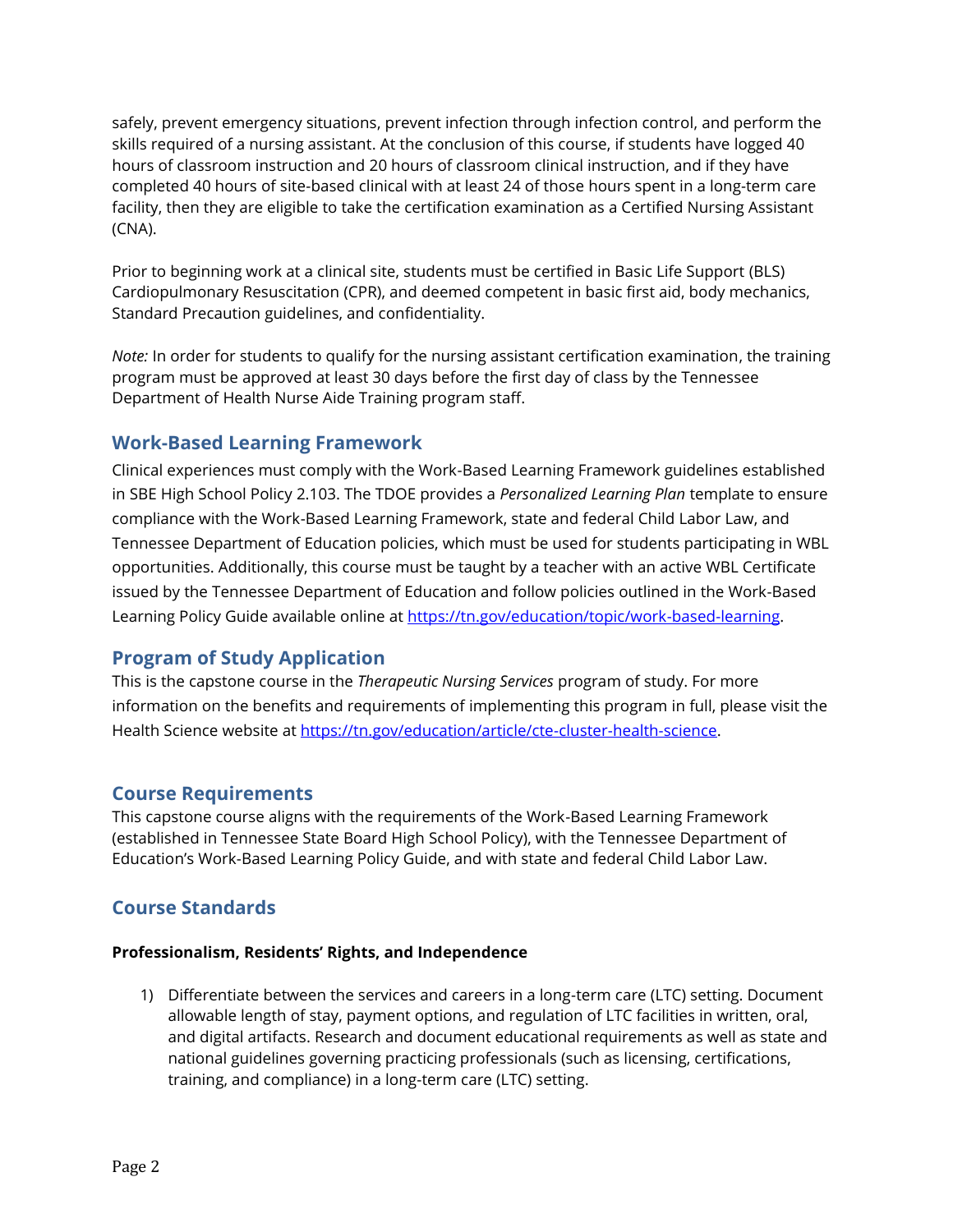- 2) Identify personal and professional characteristics of an employee in an LTC facility. Explain the characteristics in the context of the nursing assistant's role and relate them to common professionalism expectations, including expectations surrounding attire, accountability including chain of command, scope of practice, resident care plan, nursing process, productivity and time management, performing duties as assigned, and demonstrating ethical behavior. A student will have a Personalized Learning Plan that identifies their longterm goals, demonstrates how the Work-Based Learning (WBL) experience aligns with their elective focus and/or high school plan of study, addresses how the student plans to meet and demonstrate the course standards, and addresses employability skill attainment in the following areas:
	- a. Application of academic and technical knowledge and skills (embedded in course standards)
	- b. Career knowledge and navigation skills
	- c. 21st Century learning and innovation skills
	- d. Personal and social skills
- 3) Obtain a copy of an LTC facility residents' right document. Analyze the document and discuss in a written, oral, or digital artifact\*\* the importance of maintaining a healthy, safe, and respectful environment that includes families and friends. Address at minimum the following components: residents' environment and quality of life; obligation of staff to inform resident and their families of rights and services; right to participate in own care; right to independent choice; informed consent; right to privacy and confidentiality; maintaining care and security of residents' personal possessions; and avenues for dealing with disputes and/or grievances.
- 4) Interpret the Omnibus Reconciliation Act (OBRA) and explain the key concepts in an informational artifact that can be used when teaching new residents and/or their families. Key concepts can include, but are not limited to:
	- a. Importance of an individualized plan of care for each resident
	- b. Minimal requirements for nursing assistant training
	- c. Long Term Care Minimum Data Sets (MDS) guidelines
	- d. Roles of Ombudsmen
	- e. Explanation of Long-Term Care Minimum Data Set
	- f. Purpose and importance of Patient Self-Determination Act
- 5) Summarize the Health Insurance Portability and Accountability Act (HIPAA). Create a digital or written artifact that differentiates between the characteristics and rights of residents pertaining to advanced directives, living wills, durable power of attorney, and other legal directives governing medical treatment in a long-term care setting. Explain, using domainspecific language and accurate definitions of legal concepts, how the content of these legal documents influences residents' rights in a long-term care facility for all aspects of care.
- 6) Define the terms *abuse* and *neglect*, and differentiate among various types of abuse and neglect through an evaluation of scenarios. Document findings from the scenarios, including all suspicious findings and actual signs of abuse and/or neglect. Accurately summarize the findings, citing evidence from documentation.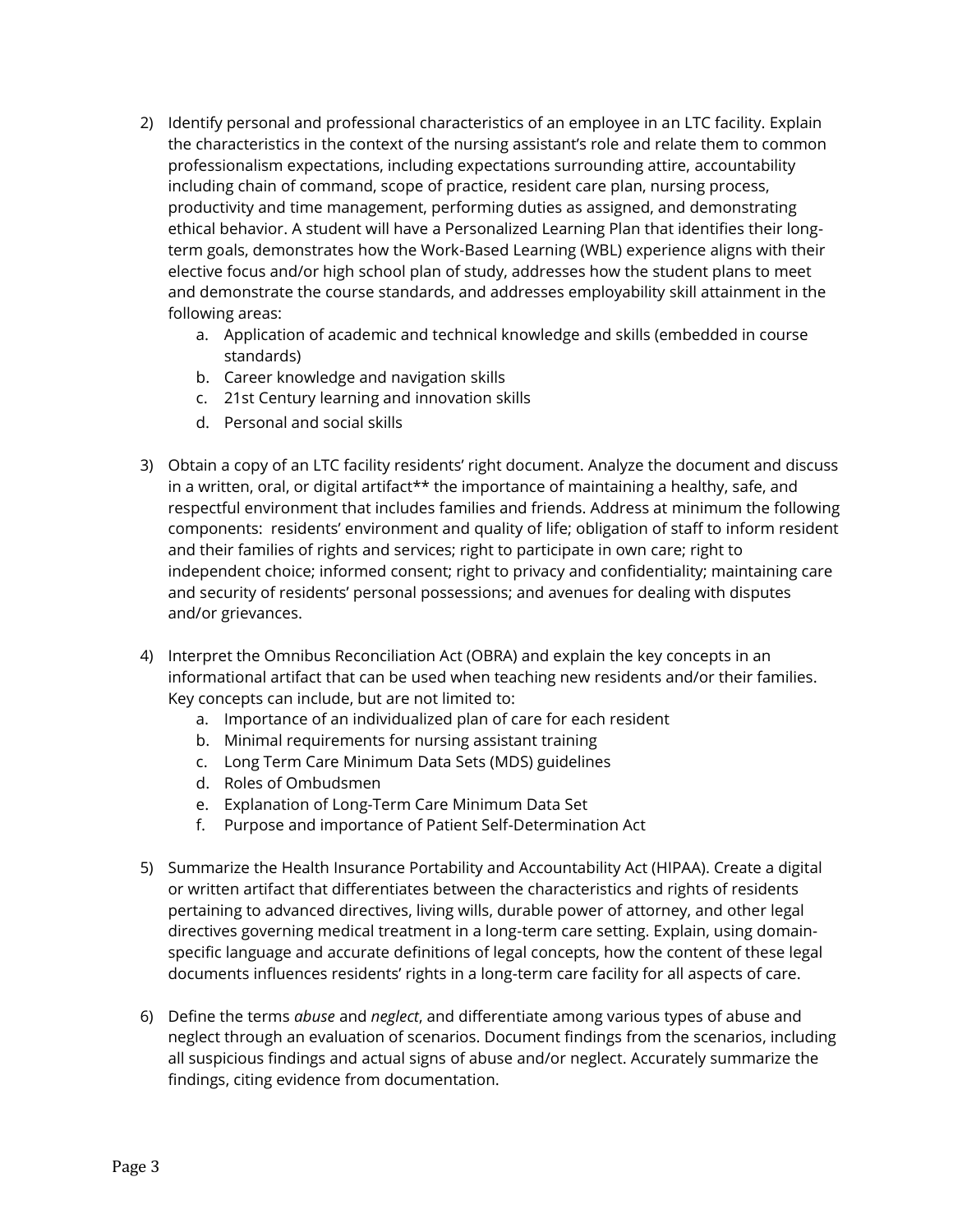7) Review LTC facility policy and procedures pertaining to use of physical and mental restraints of residents. Drawing on evidence from health journals and patient rights advocacy organizations, develop an informational artifact discussing the types of restraints, reasons for their uses, restraint alternatives, any associated physical and psychological problems, and residents' rights associated with restraints. The artifact should be assembled in a print or digital format that could be shared with a resident, his/her family, and/or co-workers, citing specific textual evidence and incorporating evidenced-based practice.

#### **Communication/Cultural Diversity**

- 8) Examine the skills needed to effectively and respectfully communicate with an LTC resident. Discuss such facets as verbal and nonverbal communication, how to respond to residents' negative or changing behaviors, cultural diversity, residents with special needs or cognitive impairments, barriers to communication, and integration of assistant's interpersonal skills. Practice communication skills, professional and ethical behavior, and non-discrimination standards in a classroom clinical and LTC setting with classmates, families, geriatrics, and persons with special needs, obtaining objective and subjective patient information.
- 9) Research guidelines and formats pertaining to nursing assistant documentation in an LTC facility. Interpret domain-specific words and phrases that are used in documentation, especially in regards to legal requirements and correct medical terminology. Role-play giving and receiving a resident status report using the documented information.

#### **Infection Control/Medical Microbiology**

- 10) Review infection control guidelines, Standard Precaution guidelines, Transmission-Based precautions, Personal Protective Equipment use, and infection control of elderly in an LTC facility. Practice skills related to hand washing, donning and doffing a gown, masks, gloves and goggles, handling and cleaning spills, cleaning equipment, and handling laundry.
- 11) In a written or digital format, synthesize information from a range of sources, such as the Centers for Disease Control, into a coherent understanding of the signs/symptoms (s/sx), causative agents, and precautions and preventive measures for the following infectious diseases frequently encountered in an LTC:
	- a. Tuberculosis
	- b. Hepatitis
	- c. Methicillin-resistant Staphylococcus aureus (MRSA)
	- d. Vancomycin-Resistant enterococcus (VRE)
	- e. Clostridium difficile or C. diff
	- f. Nosocomial infections

#### **Safety/Emergency Care**

12) Develop a health education presentation, public service announcement, or brochure for healthcare professionals in an LTC facility aimed at identifying persons at greatest risk for accidents. Include at least the following: types of risk, how to identify risk, signs and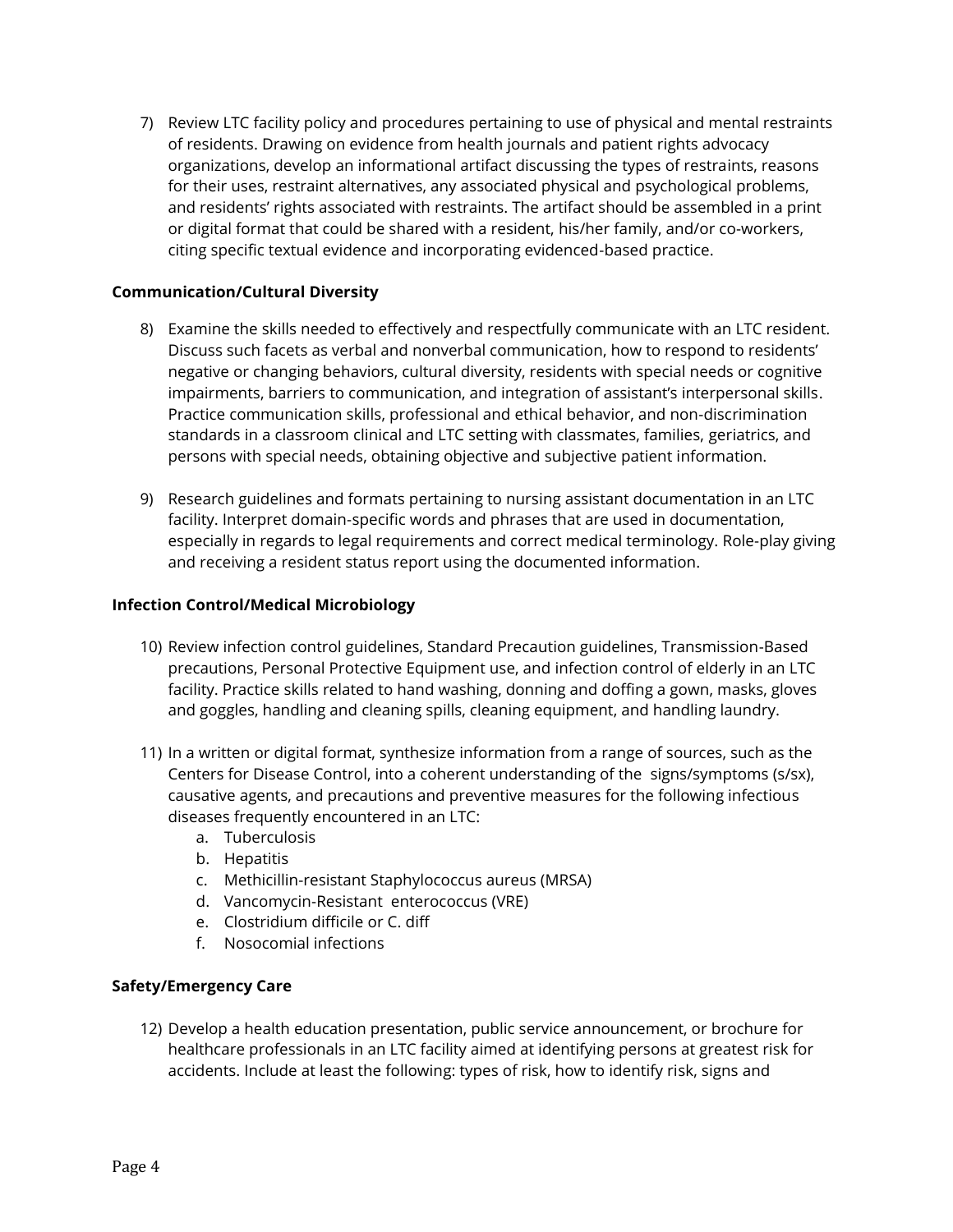symptoms of physical complications of risk, guidelines for preventing risk, and residents' rights. Include at least three resources.

- 13) Investigate the principles of proper body mechanics for the LTC staff members and for the residents. Document industry-specific guidelines for assisting the resident and/or family member to group and other activities safely. Apply the principles in a classroom clinical setting in order to prevent injury and utilize less energy.
- 14) Outline potential medical emergencies within an LTC facility, especially those related to fire, oxygen, choking, wandering or sundowner's syndrome, shock, Myocardial Infarction (MI), bleeding, burns, fainting, diabetes, Cardiovascular Accident (CVA), and natural disasters. Generate a plan and/or guidelines of care for each of the areas previously listed, incorporating facility policies, national standards, and any other resource necessary.

#### **Basic Nursing Skills**

- 15) Outline the normal structure and function of body systems related specifically to geriatric clientele, and summarize appropriate medical text(s) in order to list signs and symptoms of common diseases and disorders associated with each. Compile a paper or digital artifact describing abnormalities in geriatric patients and what should be reported to a nurse and/or physician for the following:
	- a. Integumentary systems
	- b. Nervous system with eye and ears
	- c. Musculoskeletal systems
	- d. Cardiovascular and respiratory systems
	- e. Digestive and urinary systems
	- f. Endocrine systems
- 16) Assess vital signs to determine oral temperature, radial and apical pulse, respirations, blood pressure, height, and weight. Calculate body mass index (BMI). Identify acceptable ranges for adult and geriatric patients, as well as the measurements that must be reported to the nurse, including possible causes. Document assessment finding on a classmate or resident's chart at least ten times during the semester.
- 17) In a role-play scenario, articulate nursing assistant standards for the care of a resident who is receiving oxygen therapy. Be able to discuss the reasons for oxygen therapy, types of therapy, types of devices, and safety precautions. Document the process using clear, concise writing skills and domain-specific medical terminology.
- 18) Conduct a short research project to evaluate the causes and management of physical pain in LTC and geriatric residents. Synthesize the information from multiple authoritative sources in a written, creative, or digital presentation (such as a science fair presentation or an art therapy presentation).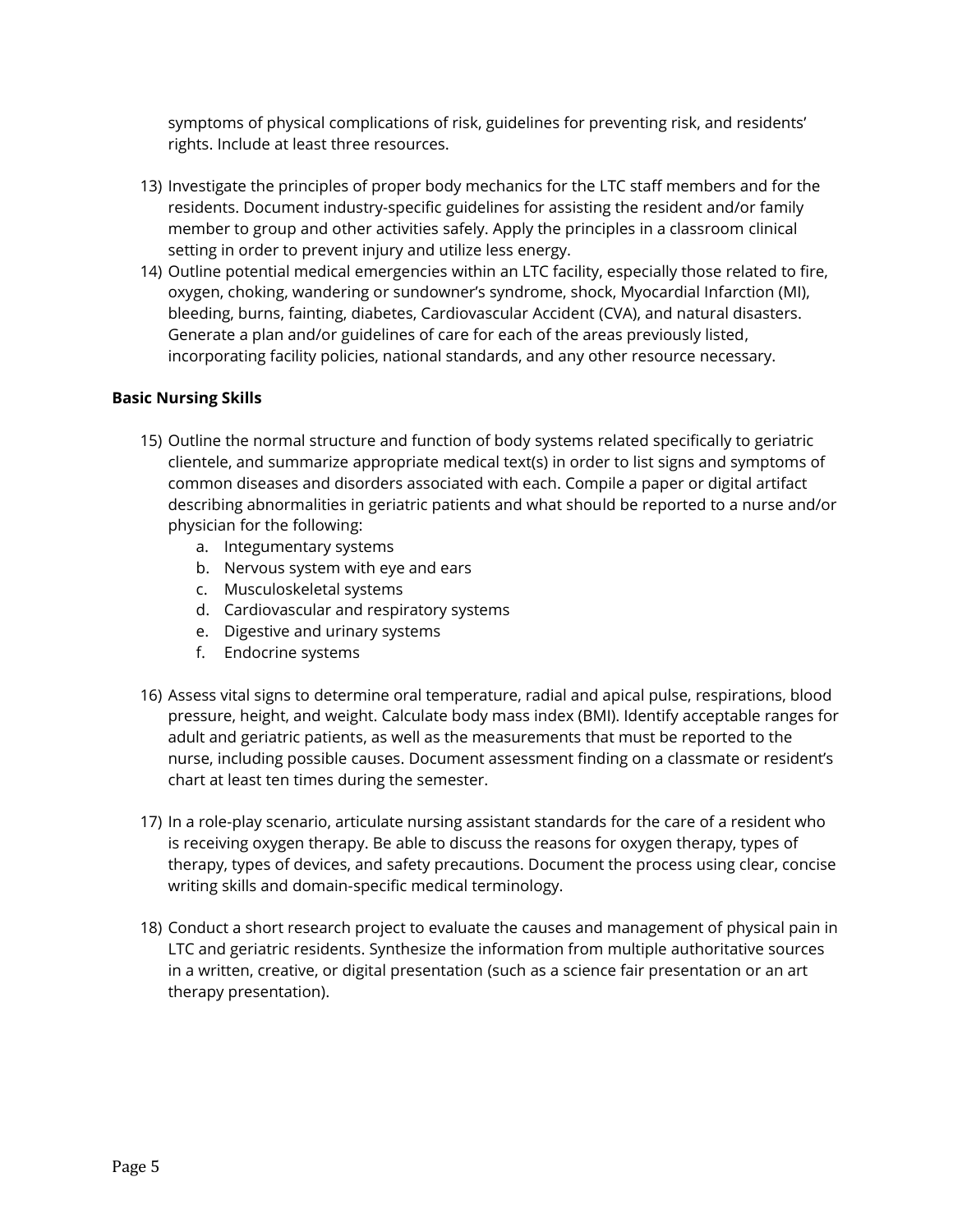#### **Personal Care Skills**

- 19) Understand principles of and successfully perform skills related to personal care. Incorporate guidelines for residents' rights and utilize rubrics from textbooks, National HOSA guidelines, or other clinical standards of practice for the following:
	- a. Principles of self-care versus full care
	- b. Bathing/skin care/back rub
	- c. Grooming/shaving/hair care/nail care
	- d. Mouth care/denture care of conscious and comatose resident
	- e. Dressing
	- f. Transfers, positioning, turning in bed
	- g. Bed making, occupied and unoccupied
	- h. Care for resident when death is imminent
- 20) Understand principles of and successfully perform skills related to toileting, intake and output, and bedpan or bedside commode use. Incorporate guidelines for residents' rights and utilize rubrics from textbooks, National HOSA guidelines, or other clinical standards of practice for the following:
	- a. Urine characteristics, and abnormalities that should be reported to the charge nurse
	- b. Common disorders of bladder and bowels
	- c. Factors affecting elimination of urine or stool
	- d. Types of urine specimens obtained
	- e. Catheter care/emptying urinary bag
	- f. Procedure for collecting urine and stool specimens
	- g. Care guidelines for ostomy
- 21) Understand principles of and successfully perform skills related to proper feeding techniques to assist with eating and hydration. Incorporate guidelines of residents' rights and utilize rubrics from textbooks, National HOSA guidelines, or other clinical standards of practice for the following:
	- a. Nutritional needs of the elderly
	- b. Factors that influence food preference
	- c. Special diets
	- d. Thickened liquids
	- e. Swallowing issues and dysphagia
	- f. Heimlich per American Heart Association or American Red Cross standards
- 22) Understand principles of and successfully perform skills related to basic restorative care. Incorporate guidelines of residents' rights and utilize rubrics from textbooks, National HOSA guidelines, or other clinical standards of practice for the following:
	- a. Promoting self-care
	- b. Range of Motion (ROM) exercises and maintenance
	- c. Ambulation with and without assistive devices
	- d. Use of assistive devices in transferring, eating, and dressing
	- e. Care and use of prosthetic/orthotic devices
	- f. Role of physical therapy, occupational therapy, and speech therapy in LTC and assisted living facilities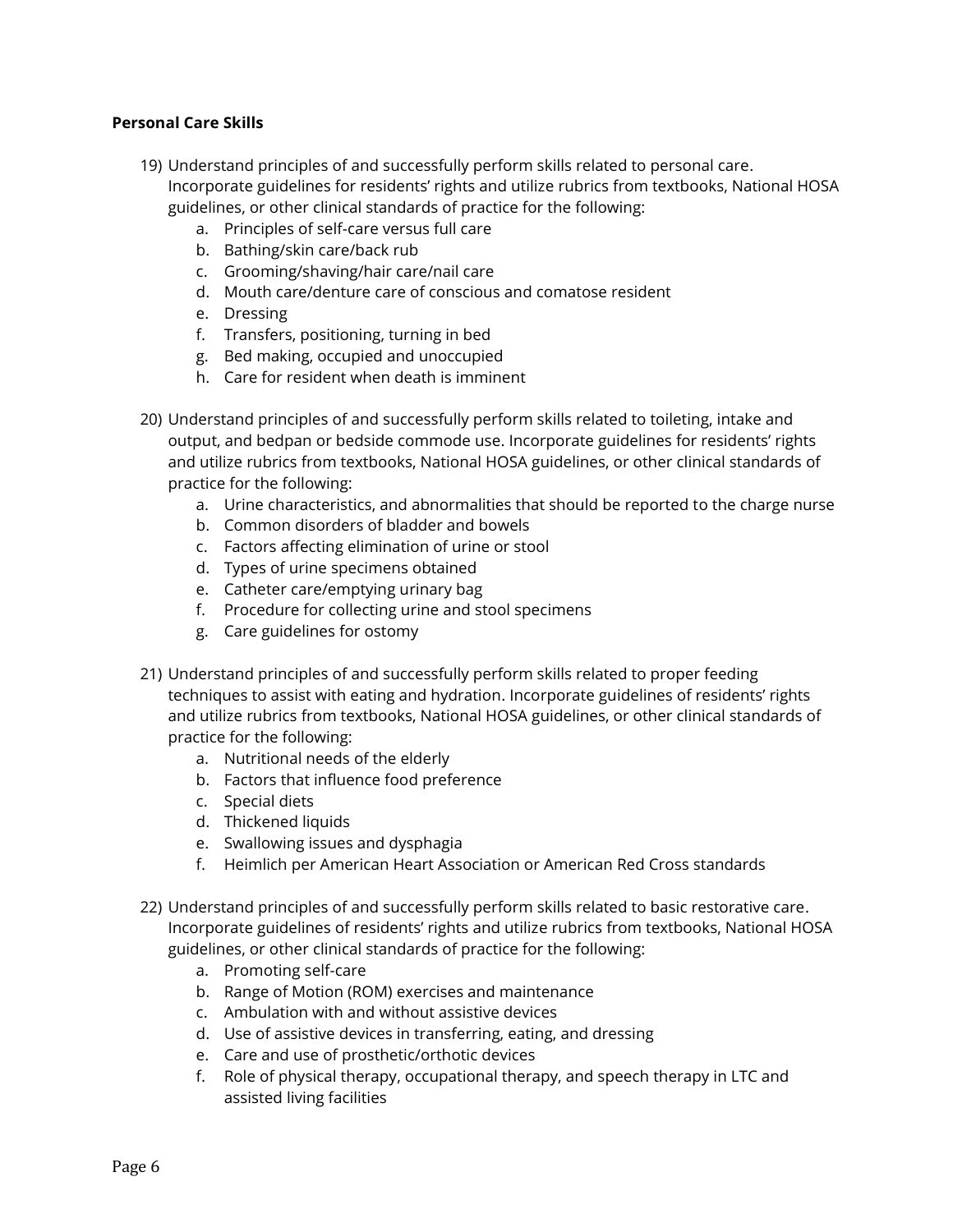#### **Mental Health, Social Needs, and Care of the Cognitively Impaired**

- 23) Investigate mental health diseases in the elderly and compare their challenges to those faced by middle adults in Erikson's psychosocial developmental stage. Use technology to produce a health education plan, public service announcement, or a public health presentation intended to inform the public about signs and symptoms, incidence, how the disease/disorder affects the resident and/or family, how to modify staff behavior in response to residents' behavior, and possible treatments.
- 24) Drawing evidence from professional journals and other evidence-based medical websites, analyze the normal changes that occur in the aging of the elderly brain. Include in the analysis: (a) developmental task of aging, (b) methods to reduce the effects of cognitive impairment, (c) attitudes of staff caring for cognitively impaired residents, (d) communication with cognitively impaired residents, (e) methods to reduce effects of cognitive impairment, and (f) acceptable interventions associated with cognitive disorders and behaviors. Present the information in individual or group work using digital and written formats
- 25) Examine a range of ethical dilemmas encountered in an LTC facility. For example, compare and contrast the legal rights of residents to make their own personal choices with instances in which family involvement may be necessary in order to care and make decisions for patients who have cognitive disorders. Craft an original argument outlining the circumstances under which a certain behavior or medical decision would be ethically or legally justified, citing examples and medical evidence to support claims.
- 26) Describe therapies or strategies for addressing the unique needs of cognitively impaired residents and modifying behavior in a positive manner. Identify any resources or support groups available in the local community for resident and families. Reach out to those resources and/or groups to obtain information; then develop a written or digital teaching plan for residents and families.

#### **Portfolio**

27) Compile and continually update a portfolio of artifacts completed in this course. If pursuing Nursing Assistant certification or dual enrollment/dual credit hours, document hours spent on activities such as clinical placement or classroom contact with an articulated institution. Upon completion of the course, prepare the portfolio in a professional style to present to an appropriate nursing audience.

## **The following artifacts will reside in the student portfolio:**

- Skills performance rubrics
- Documentation of long-term clinical hours
- Documentation of classroom clinical hours
- Examples of written, oral, or digital presentations
- $\bullet$  Iob applications
- Resumes
- Mock or actual job interviews